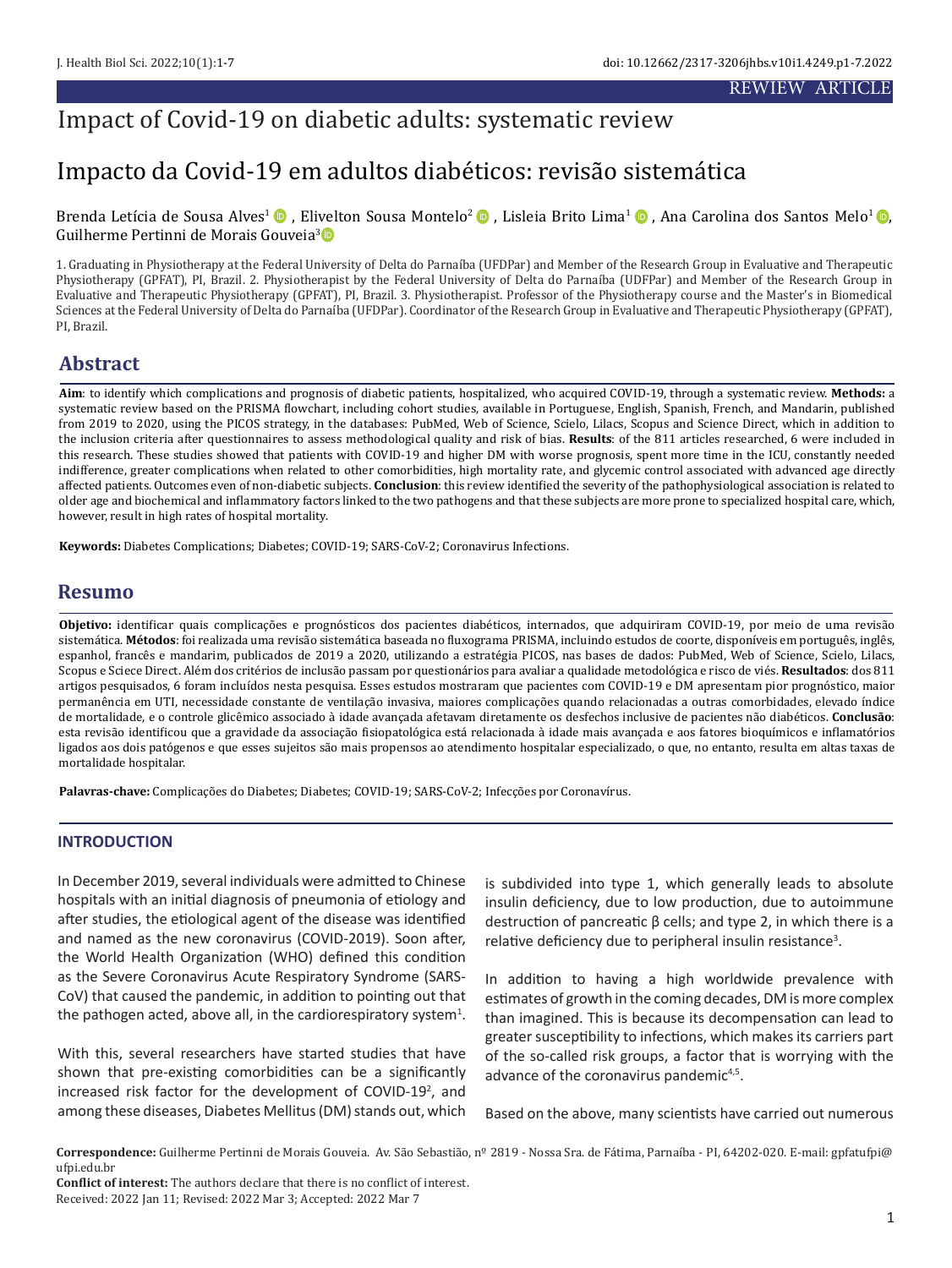researches, intending to discover new treatments, as well as the causes and consequences resulting from the high transmissivity and virulence of COVID-19 for certain parts of the population, for those considered at-risk groups, as is the case with diabetics. Therefore, the objective was to identify which complications and prognosis existed at that time, as well as the mortality rate concerning diabetics who acquired COVID-19 and were hospitalized, through a systematic review.

# **METHODS**

### **Study design**

A systematic review (SR) from the flowchart of the Preferred Reporting Items for Systematic Reviews and Meta-Analyses (PRISMA), including case-control and cohort studies. We stress that studies of the Randomized Clinical Trial type were not part of this SR as they were not found at the time the research was conducted. This protocol was registered in the International Prospective Register of Systematic Review (PROSPERO) network under registration number CRD42020190510.

#### **Inclusion criteria**

Open access scientific articles, with adult participants, who are diagnosed with diabetes and have COVID-19, with texts available in Portuguese, English, Spanish, French, and Mandarin published in 2019 and 2020. This period was determined, due to the increase in demand for research on COVID-19 and the correlation with chronic diseases such as diabetes mellitus.

#### **Exclusion criteria**

Duplicate articles, articles in which the title did not include the terms COVID-19 and Diabetes or their synonyms, articles with incomplete title and/or abstract, and Gestational diabetes were excluded.

# **Study protocol**

# **Search strategy**

The PICOS strategy guided the elaboration of the guiding question of RS. Thus, the delimited research question was: "what complications and prognosis exist in diabetic patients who acquired COVID-19?". The search strategy used is as follows: (Coronavirus OR 2019-nCOV OR "Coronavirus infections" OR COVID-19 OR "Global health emergency" OR SARS-CoV-2) AND ("Diabetes mellitus" OR "Diabetes Complications" OR "Diabetes type 1 " OR "Diabetes type 2"). Searches were performed in the following databases: Web of Science, PubMed / Medline (National Library of Medicine), SciELO (Scientific Electronic Library Online), LILACS (Latin American and Caribbean Health Science Literature Database), Scopus, Science direct. Casecontrol and cohort studies from 2019 to 2020 were considered for inclusion. The specific elements of the PICOS strategy and the search strategy used in each database are described in Figure 1.

Figure 1. A: Elements of the PICO strategy, descriptors, and keywords, Brazil, 2020.

 B: Search strategies used in the databases, Brazil, 2019 - 2020.

| $\mathbf{A}$ | Component<br>P: Population of<br>interest | Definition<br>Individuals with diabetes<br>and COVID-19                         | Descriptors<br>Diabetes mellitus<br>Coronavírus | Keywords<br><b>Diabetes Complications</b><br>Diabetes type 1<br>Diabetes type 2          |
|--------------|-------------------------------------------|---------------------------------------------------------------------------------|-------------------------------------------------|------------------------------------------------------------------------------------------|
|              |                                           |                                                                                 |                                                 | COVID-19<br>SARS-CoV-2<br>2019-nCOV<br>Coronavirus infections<br>Global health emergency |
|              | I: Intervencion                           | $\blacksquare$                                                                  | $\overline{a}$                                  | $\overline{a}$                                                                           |
|              | C: Comparison                             | $\qquad \qquad \blacksquare$                                                    | ٠                                               | ٠                                                                                        |
|              | O: Outcome                                | Complications and<br>prognosis in diabetic<br>patients who acquired<br>COVID-19 |                                                 |                                                                                          |

| B | Data base                 | Search strategies                                                                                                                                                                                                                                                                                                                                                                                                                 |
|---|---------------------------|-----------------------------------------------------------------------------------------------------------------------------------------------------------------------------------------------------------------------------------------------------------------------------------------------------------------------------------------------------------------------------------------------------------------------------------|
|   | Online library            |                                                                                                                                                                                                                                                                                                                                                                                                                                   |
|   | Web of<br>science         | TOPIC: ((Coronavirus OR 2019-nCOV OR "Coronavirus infections" OR COVID-19 OR "Global health<br>emergency" OR SARS-CoV-2)) AND TÓPICO: (("Diabetes mellitus" OR "Diabetes Complications" OR<br>"Diabetes type 1" OR "Diabetes type 2"))<br>Filter: Year (2019-2020); type of document (article); languages (English)                                                                                                               |
|   | Pubmed                    | (Coronavirus OR 2019-nCOV OR "Coronavirus infections" OR COVID-19 OR "Global health<br>emergency" OR SARS-CoV-2) AND ("Diabetes mellitus" OR "Diabetes Complications" OR "Diabetes<br>type 1 " OR "Diabetes type 2")<br>Filter: Year (2019-2020); Full text; languages (Chinese, English, French, Portuguese, Spanish)                                                                                                            |
|   | SciELO<br>(via scielo.br) | (Coronavirus OR 2019-nCOV OR "Coronavirus infections" OR COVID-19 OR "Global health<br>emergency" OR SARS-CoV-2) AND ("Diabetes mellitus" OR "Diabetes Complications" OR "Diabetes<br>type 1 " OR "Diabetes type 2")<br>Filter: Year (2019-2020); type of document (article); languages (Spanish, English and Portuguese)                                                                                                         |
|   | <b>LILACS</b>             | (Coronavirus OR 2019-nCOV OR "Coronavirus infections" OR COVID-19 OR "Global health<br>emergency" OR SARS-CoV-2) [Palavras] and (Diabetes Complications or Diabetes type 1 or Diabetes<br>type 2) [Palavras]                                                                                                                                                                                                                      |
|   | Scopus                    | TITLE-ABS-KEY ((coronavirus OR 2019-ncov OR "Coronavirus infections" OR covid-19 OR<br>"Global health emergency" OR sars-cov-2 ) AND ("Diabetes mellitus" OR "Diabetes<br>Complications" OR "Diabetes type 1 " OR "Diabetes type 2")) AND DOCTYPE (ar ) AND<br>PUBYEAR > 2018<br>Filter: Filter: Year (2019-2020); type of document (article); type of access (all); languages (English,<br>Spanish, Chinese, French, Portuguese) |
|   | Science direct            | (Coronavirus OR 2019-nCOV OR "Coronavirus infections" OR COVID-19 OR SARS-CoV-2) AND<br>("Diabetes mellitus" OR "Diabetes Complications" OR "Diabetes type 1 " OR "Diabetes type 2")<br>Filter: Year (2019-2020); Research articles                                                                                                                                                                                               |

# **Selection of articles**

To assist in conducting this study, the Parsif.al software was used, which is an online tool designed to help researchers manage systematic reviews. Initially, the title analysis was carried out, followed by the reading of the abstracts to identify those that would be evaluated in full, independently, by four researchers. The final necessary data were extracted using an instrument containing identification data (authors and year), objective, study design, population characteristics (sample size, average age, gender, type of DM), and existing complications in these patients.

# **Assessment of methodological quality of studies and risk of bias**

To assess methodological quality, the instrument Scottish Intercollegiate Guidelines Network (SIGN 50) was used, which consists of a form designed to identify whether articles are of high, acceptable, low quality or whether they will be rejected.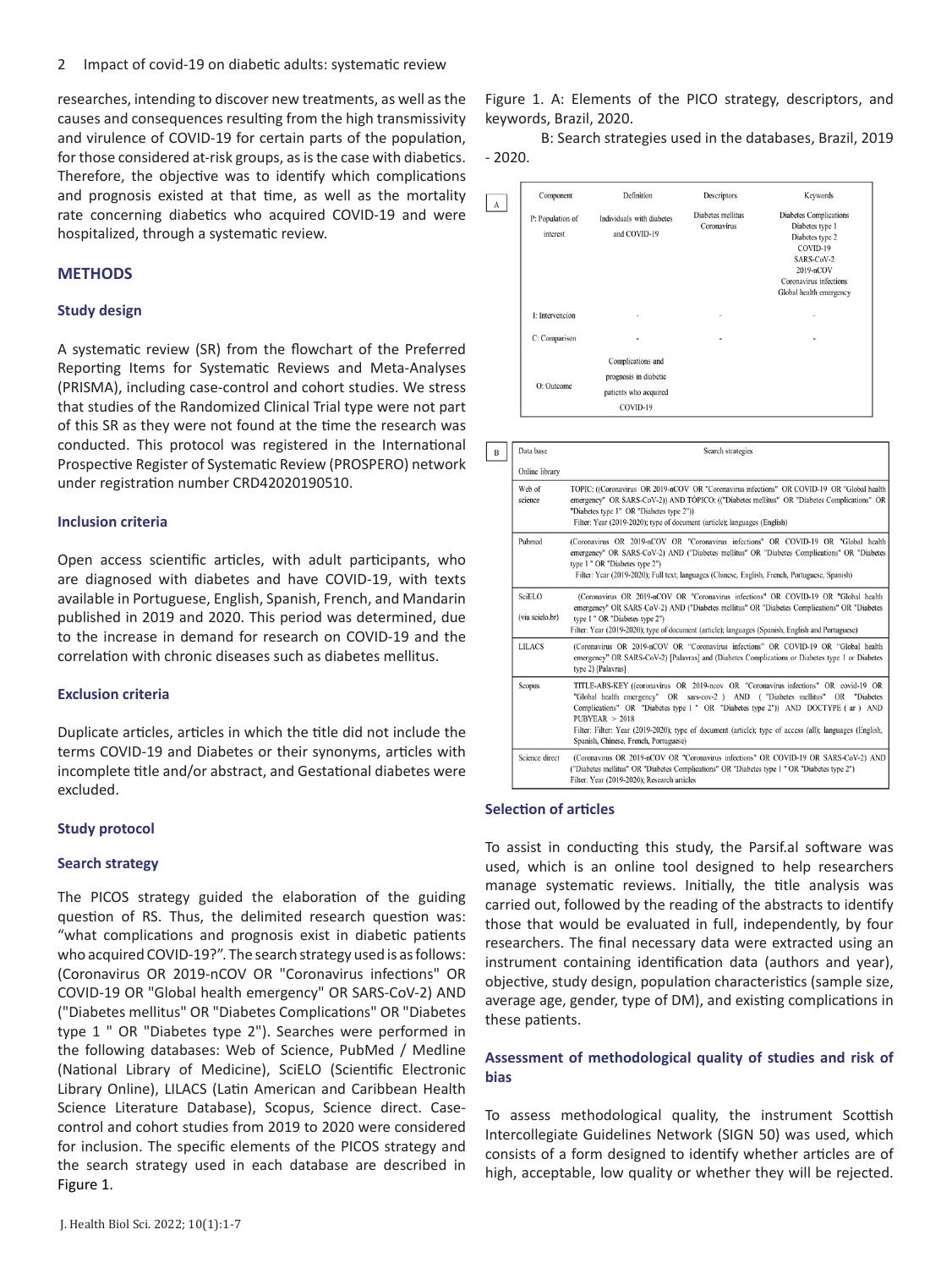For each study, the corresponding questionnaire was used, with approximately 12 items each and divided into two phases, the first of which included themes such as the question addressed in the research, comparison between groups and measures for investigating cases (case-control); percentage of individuals recruited, evaluation of results, main potential confounders and provision of confidence intervals (cohort). In the second phase of both questionnaires, the researchers made a subjective reassessment and decided on the qualification of the article and its classification in the research<sup>6,7</sup>.

Another tool used to assess the risk of study bias was A Cochrane Risk Of Bias Assessment Tool for Non-Randomized Studies (ACROBAT-NRSI), which consists of a scale that classifies the article as low risk, moderate risk, severe risk, and critical risk of bias. In this way, it follows seven domains: confusion,

selection of study target participants, measurement of interventions, deviations from intended interventions, lack of data, measurement of results, and selection of the reported result<sup>8</sup>. For this purpose, four authors performed both assessments independently and if there were differences, a fifth assessor would be asked to perform the analysis blindly and make a group decision based on majority votes.

## **Analysis of results**

After reading the articles in full, the reviewers filled out a data extraction instrument containing information about: authors and year; objective; study design; population characteristics (sample size, average age, gender, type of DM); and complications existing in these diabetic patients who contracted COVID-19. Based on these data, a descriptive analysis of the results was performed, and this information is presented in Table 1.

**Table 1**. Characteristics of studies on the complications of COVID-19 in diabetics, Brazil, 2020.

| Author and year  | Diabetes type by group                                                                                                                                                                                                             | <b>Complications identified</b>                                                                                                                                                                                                                                                                                                                                                                                                                                                    | <b>Mortality</b>                                                                                                                                                                                                                                                                                                                                                                                                                                                                                                                                  |
|------------------|------------------------------------------------------------------------------------------------------------------------------------------------------------------------------------------------------------------------------------|------------------------------------------------------------------------------------------------------------------------------------------------------------------------------------------------------------------------------------------------------------------------------------------------------------------------------------------------------------------------------------------------------------------------------------------------------------------------------------|---------------------------------------------------------------------------------------------------------------------------------------------------------------------------------------------------------------------------------------------------------------------------------------------------------------------------------------------------------------------------------------------------------------------------------------------------------------------------------------------------------------------------------------------------|
| Zhu et al., 2020 | G1 (810): G1-I (282) - controlled<br>BG; G1-II (528) - patients with DM2<br>uncontrolled (subdivide into two<br>groups with 250 of each); G2: 6385<br>non-diabetics with Covid-19.                                                 | Higher incidences of fatigue, dyspnea,<br>and bilateral lung injury, as well as<br>lymphopenia,<br>increased<br>production<br>of leukocytes, elevated inflammatory<br>markers, decreased renal function,<br>increased coagulation, and saturation less<br>than 95%.<br>In addition to a higher occurrence of<br>ARDS, acute cardiac injury, acute kidney<br>injury, septic shock, and disseminated<br>intravascular coagulation with diabetic<br>groups compared to non-diabetics. | The in-hospital mortality rate was<br>higher in DM2 patients with a crude HR<br>equal to 2.90.<br>Even with more aggressive treatment<br>against COVID-19 and comorbidities,<br>the diabetic group had decreased<br>lymphocyte count and increased<br>neutrophil count added to higher<br>levels of serum IL-6, CRP, and LDH, and<br>higher levels of BG.<br>BG level was associated with comorbid<br>hypertension, CHD, as incidences of<br>decreased lymphocyte count and<br>elevated neutrophil count, and serum<br>CRP and creatinine levels. |
|                  | Chung et al., 2020 G1 (29): G1-I (18, <70 years old) -<br>Patients with Covid-19 and DM2<br>and CAD; G1-II (11, $>$ or = 70 years)<br>- Patients with Covid-19 and DM2<br>and CAD; G2 (81): patients with<br>Covid-19 without DM2. | Systolic and diastolic blood pressures<br>were higher, had higher leukocyte counts,<br>neutrophil counts, lactate dehydrogenase,<br>serum glucose and C-reactive protein<br>levels, and lower albumin levels in<br>patients with DM.                                                                                                                                                                                                                                               | Rates of progression to SCO were<br>significantly higher in patients aged<br>$\geq$ 70 years, with the outcomes being:<br>composite SDRA, septic shock, ICU, and<br>28-day mortality.                                                                                                                                                                                                                                                                                                                                                             |
| Ren et al., 2020 | G1 (89): mild cases of Covid-19 with<br>16 with DM2; G2 (62): severe cases<br>Covid-19 with 23 with DM2.                                                                                                                           | The TyG index was higher in severe cases;<br>patients in the highest tertile of TyG had<br>higher levels of WBC, NEU, AST, LDH, CRP,<br>and ferritin, but lower levels of lymphocyte<br>counts; those with an increasing level of<br>the TyG index had a higher incidence of<br>severe cases and death.                                                                                                                                                                            | The TyG index was a risk factor for<br>increased mortality and causes of<br>death ranged from respiratory failure,<br>heart failure, inflammatory storm,<br>disseminated intravascular<br>sepsis,<br>coagulation, multiple organ failure,<br>kidney<br>injury,<br>malignant<br>acute<br>arrhythmia, diabetic ketoacidosis, even<br>death sudden and other uncertain<br>events.                                                                                                                                                                    |
| Yan et al., 2020 | with DM1 e DM2;<br>G2 (145): Patients with Covid-19<br>without DM.<br>Dentre os que tiveram Covid grave<br>(193):<br>$S(9)$ - Surviving and NS (39) - Non-<br>surviving.                                                           | G1 (48): Patients with Covid-19 and More patients with diabetes were<br>admitted to the ICU and received<br>mechanical ventilation treatment; also<br>had a shorter length of hospital stay with<br>higher mortality, and they also had higher<br>levels of total bilirubin.                                                                                                                                                                                                       | The median duration of survival from<br>the onset of symptoms was 21 days<br>in patients with DM and 28 days in<br>patients without DM. The median<br>duration of survival since hospital<br>admission was 10 days in patients with<br>DM and 18 days in patients without.                                                                                                                                                                                                                                                                        |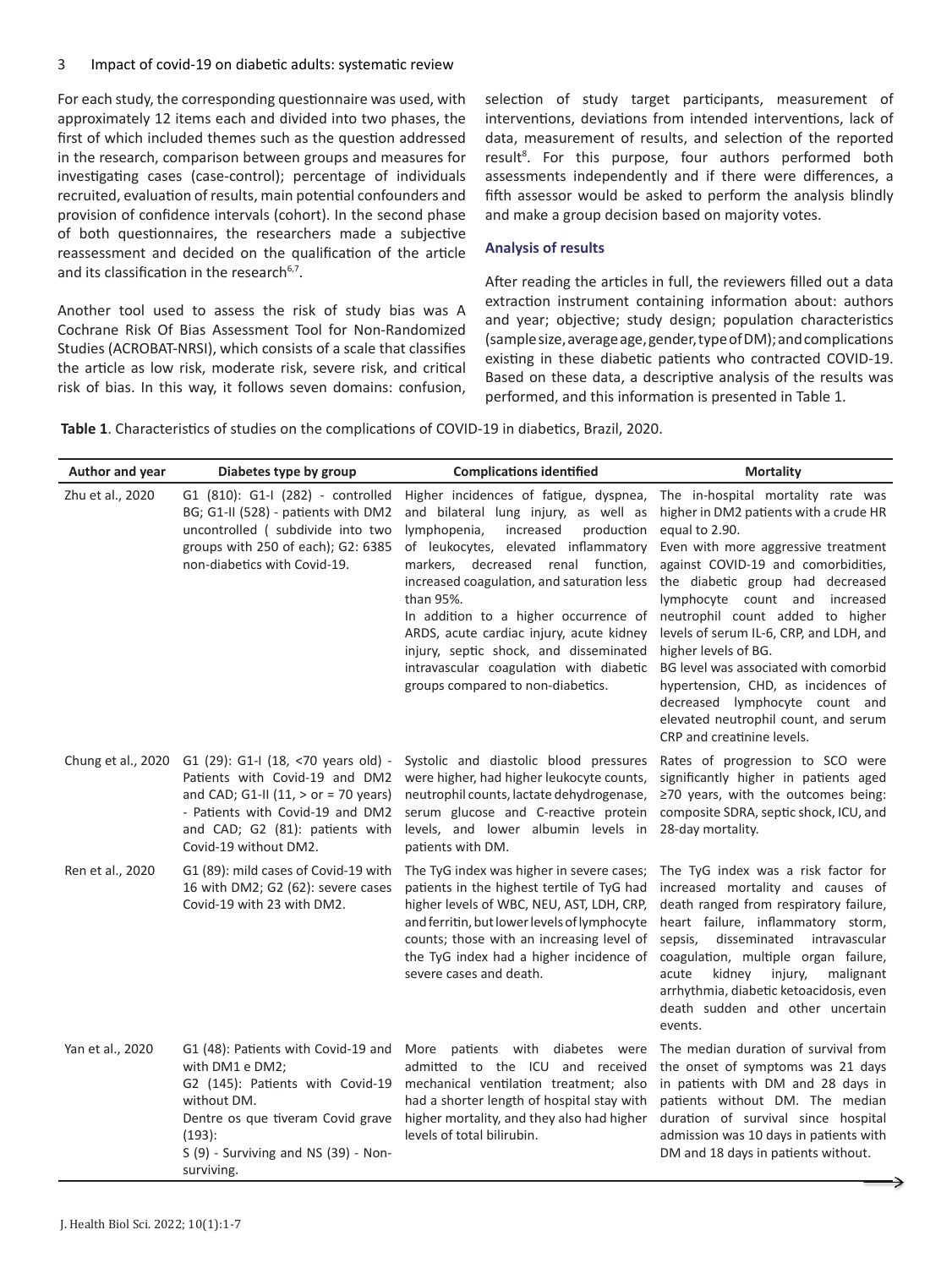| <b>Author and year</b> | Diabetes type by group                                                                                                            | <b>Complications identified</b>                                                                                                                                                                                                                                                                                                                                                                                                                                                 | <b>Mortality</b> |
|------------------------|-----------------------------------------------------------------------------------------------------------------------------------|---------------------------------------------------------------------------------------------------------------------------------------------------------------------------------------------------------------------------------------------------------------------------------------------------------------------------------------------------------------------------------------------------------------------------------------------------------------------------------|------------------|
| Wu et al., 2020        | G1 (1690): Non-critical patients, in<br>which 206 were diabetics; G2 (697):<br>Critical patients, in which 126 were<br>diabetics. | Admission GS level was an independent The mean hospital stay was 15.8 days<br>risk factor for progression to critical and the 30-day mortality was 14.6% for<br>cases/death and the highest median all patients and 30.9% for critical cases.<br>hospital glucose level was independently<br>associated with the highest rate of<br>progression to critical cases/death among<br>non-critical cases.                                                                            |                  |
| Zhang et al., 2020     | G1 (84) patients without a history<br>of DM; G2 (21): patients with<br>secondary hyperglycemia; G3 (61):<br>patients with DM.     | Diabetic patients were more likely to The fatality rate was higher in<br>develop severe or critically ill subtypes diabetics and the highest level of FBG<br>with more complications such as acute on admission was an independent<br>respiratory distress, acute heart injury, predictor of death.<br>and had more use of antibiotic therapy.<br>noninvasive and invasive mechanical<br>ventilation, in addition to a higher median<br>WBC count and count. neutrophil median. |                  |

Subtitle: G1: Group one; G2: Group two; G3: Group three; G1-I: Subgroup one, G1-II: Subgroup two; Blood glucose (mmol/L); ARDS: Acute respiratory distress syndrome; DM2: Type 2 diabetes mellitus; HR: Heart rate (bpm); IL-6: Interleukin 6; CRP: C-reactive protein; LDH: Lactate dehydrogenase; CHD: Coronary heart disease; CAD: Coronary artery disease; SCO: Severe and critical outcome; SDRA: Acute respiratory distress syndrome; ICU: Intensive care unit; TyG: Triglyceride-glucose index; WBC: White blood cells; NEU: Neutrophil count; AST: Aspartate transaminase; DM1: Type 1 diabetes mellitus; DM: Diabetes mellitus; GS: Blood glucose; FBG: Fasting blood glucose.

#### **RESULTS**

#### **Inclusion of studies**

After applying the search strategies on a scientific basis, 811 studies were identified, of which 6 were included and integrated into this SR. After performing the inter-rater Kappa test, the agreement was 85%, Kappa value of 0.85, and value  $p = 0.001$ . The flowchart-based on the PRISMA recommendation<sup>9</sup> is shown in figure 2.

#### **Figure 2**. Flowchart of the study selection process, Brazil, 2020



Subtitle: SIGN 50, Scottish Intercollegiate Guidelines Network; ACROBAT-NRSI, A Cochrane Risk Of Bias Assessment Tool for Non-Randomized Studies.

#### **Quality of studies**

Of the 15 articles selected for evaluation $10-24$ , only seven were approved by SIGN 50, as they were considered acceptable and were in line with the objectives of this review. Subsequently, they went through ACROBAT - NRSI, with only one being excluded for having a serious risk of bias $13$ , as shown in figure 3.

**Figure 3**. Methodological quality and risk of bias, Brazil, 2020.



Subtitle: A = Evaluation by SIGN 50; B = Evaluation by ACROBAT; NI = No Information.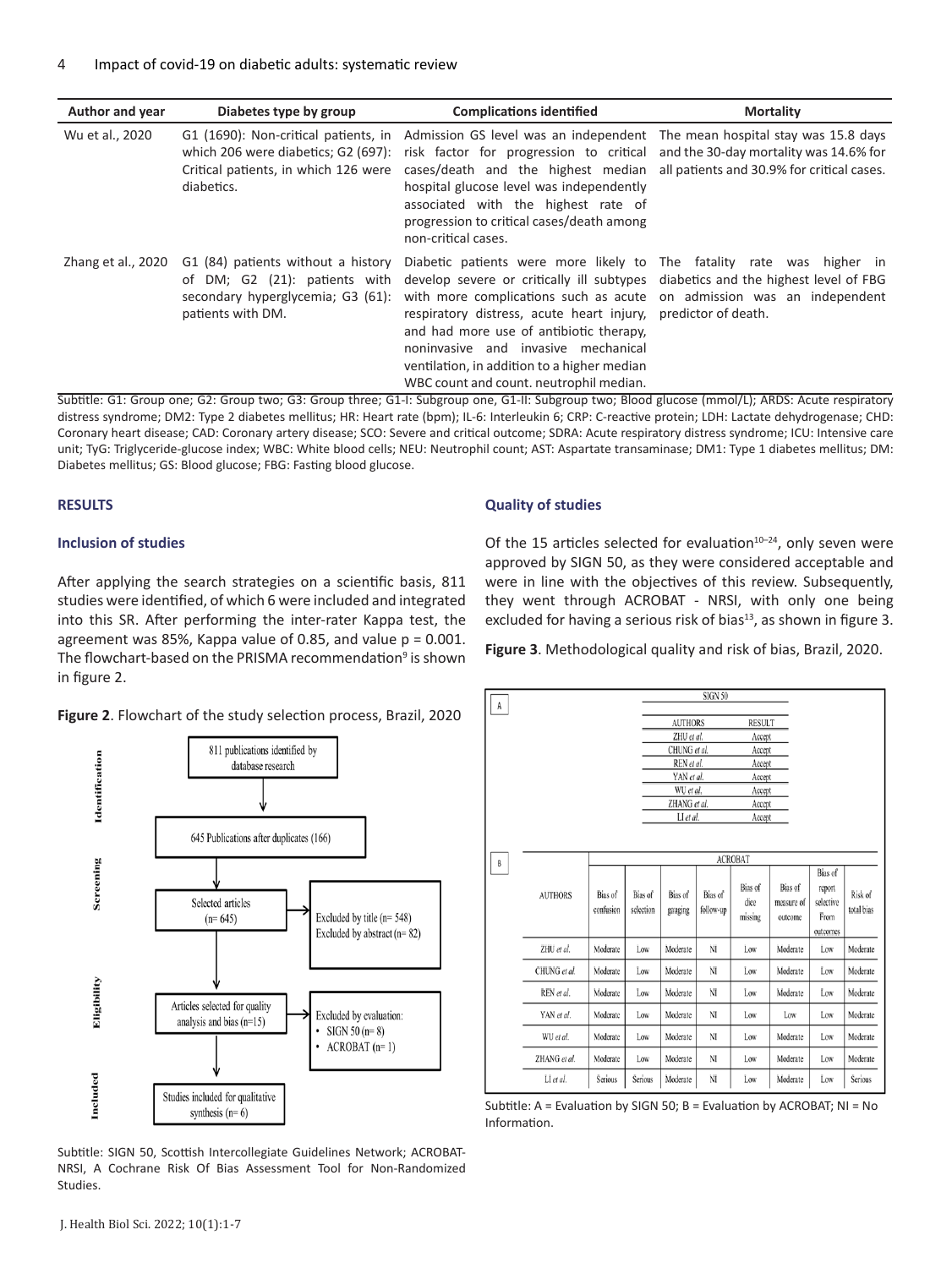# **General characteristics and outcomes**

Most of the studies (n = 5) were carried out in China [20–24] and only one in South Korea<sup>12</sup>, all retrospective, being four unicentric and two multicentric<sup>20,23</sup>. The final sample of participating participants ranged from 110 to 7337, and the average age was 53 to 64 years. Table 1 presents the main characteristics and results of the articles included.

Patients with diabetes were more likely to develop serious or critical illnesses with complications, including acute respiratory distress, ARDS, septic shock, ICU care (using invasive and noninvasive mechanical ventilation), acute cardiac injury, and antibiotic therapy<sup>11,15-17</sup>; being that the systolic and diastolic blood pressure in them were higher $15,16$ , and most studies confirm that diabetic patients tend to have the highest rate of mortality<sup>11,15,16,18</sup>, this due to the increase of the blood glucose  $index<sup>17,19</sup>$ .

These patients had the values of blood glucose, lymphopenia, leukocytes, neutrophils, serum markers (indicating inflammation), lactic dehydrogenase (LD), aspartate transnminase (AST), highly sensitive C-reaction protein (hsCRP), and coagulation status (dimer D) at high levels $15-18$ , they also received more intensive treatment with a greater need for antibiotics, antifungals, systemic corticosteroids, immunoglobulins, antihypertensives and even vasoactive drugs $16$ . In addition, there was a need for higher oxygen rates, and non-invasive ventilation (NIV) and invasive ventilation (IV) were also applied more frequently<sup>15-17</sup>.

In these studies, there were mainly male participants, and hypertension was the most prevalent comorbidity $12,20-24$ , but others were also observed, such as cardiovascular disorders (acute myocardial infarction, coronary syndrome, heart failure), cerebrovascular and chronic kidney disease (CKD)20–22,24. In addition, fever, cough, dyspnea, and fatigue were the most common symptoms in both groups (with and without DM)20– 22,24, although diabetics report a higher incidence of fatigue and dyspnea<sup>15,20</sup>.

# **DISCUSSION**

Unanimously, the results found in the included articles point out that in hospitalized patients, those who are diabetics and are symptomatically diagnosed with COVID-19 have a higher risk of admission to the intensive care unit and need mechanical ventilation. In this context, the mortality outcomes are also more expressive in these patients when compared to nondiabetic patients with a positive diagnosis of COVID-19.

The pathophysiological association between DM and COVID-19 is not fully understood, however, it is known that both pathologies have a significant inflammatory effect, with this, evidence is being constructed to suggest a potential pathophysiological aspect for systemic diseases and inflammation in metabolic syndromes, to explain the disproportionate effect of COVID-19

in diabetic patients $25$ .

Another important aspect to be considered for the effects of COVID-19 in diabetic patients is that individuals with metabolic syndromes, in general, have impaired immune functions, with this, the complications of DM can have a synergistic role in the pathogenesis of the form more severe of COVID-19, which includes ARDS, making patients more susceptible to death from respiratory failure associated with systemic inflammation, regardless of viral load<sup>26-28</sup>.

Regarding the cardiovascular and metabolic diseases of COVID-19 individuals, a meta-analysis concluded that Systemic Arterial Hypertension (SAH) is the pathogenesis with the highest prevalence, followed by cerebrovascular disease (CVD) and then DM<sup>29</sup>. As for symptomatology, a prospective study of diabetic patients infected with COVID-19 in hospitals in the United Kingdom shows that the most common symptoms are cough, fever, and shortness of breath<sup>30</sup>.

 In addition, patients with DM and COVID-19 have a higher risk of progression to severe conditions, especially in the elderly with a long history of diabetic complications, these factors provide these patients with greater chances of entering the ICU and admitting  $MV^{31}$ . In a robust cohort study - published after selecting articles for this review - it was found that the majority of patients included were men (53.4%), with a mean age of 57 years (46-67)<sup>32</sup>.

In the biochemical analysis, it is noted that inflammatory processes linked to blood hyperglycemia are impaired due to dysfunctions of cells such as monocytes/macrophages, dendritic cells, natural killers' cells, lymphocytes, and cytokines<sup>27</sup>. Concomitantly, COVID-19 in its most severe form is associated with systemic inflammation<sup>33</sup>. Furthermore, uncontrolled hyperglycemia, even in non-diabetic patients, is associated with increased severity and mortality in patients with COVID-19<sup>34</sup>.

Therefore, it is noted that laboratory findings, of diabetics with COVID-19, have reduced values of lymphocytes, uric acid, and albumin and increased levels of CRP compared with groups of patients with COVID-19 without DM. The decrease in uric acid and albumin levels may be associated with the response to oxidative stress and nutritional consumption, the decrease in lymphocytes, and the increase in CRP may be related to infection<sup>35</sup>.

Regarding TyG levels, the literature has already pointed out the link between increased rates and the development of DM, since TyG indices are highly associated with the risk of DM and are also an important biomarker for the development of metabolic syndromes<sup>36</sup>. Other studies have also shown that the high level of TyG is also a high risk for cardiovascular disease, including coronary artery disease (CAD) and ischemic stroke<sup>37</sup>.

Given these pathophysiological characteristics between the two pathologies, the importance of a careful look by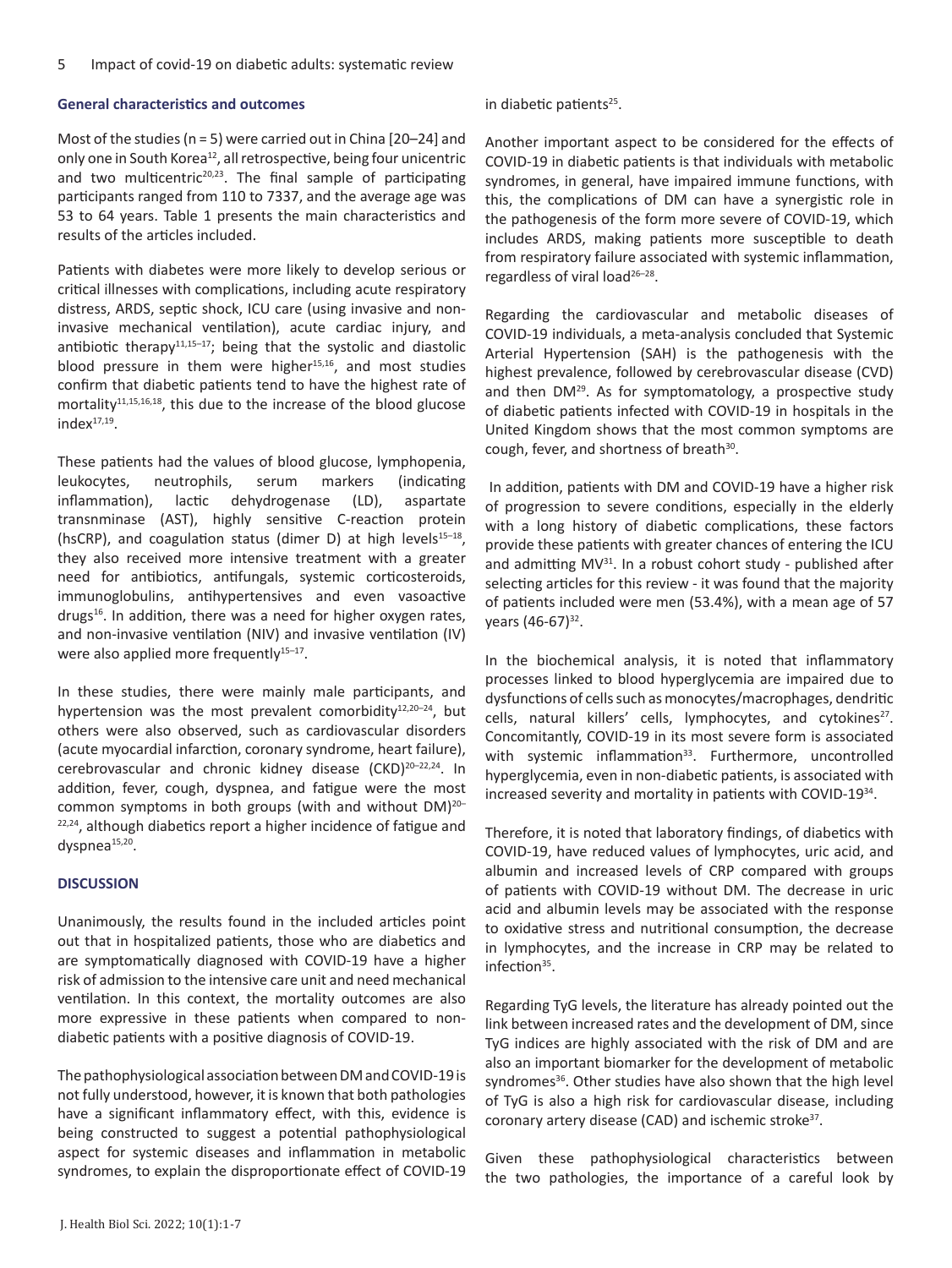health professionals for patients with pre-existing diabetes is highlighted, as this condition is significantly associated with a two to three times greater risk of a serious condition. with admission in ICU, and hospital mortality associated with COVID-19<sup>38</sup>.

In this context, from a therapeutic point of view, several studies provide more robust evidence on how endocrine drug interventions can influence more satisfactory clinical results between the two associated diseases, research in this area is urgently needed for a better understanding of possible changes in genetic predispositions between populations, the exact pathophysiological mode between COVID-19 and diabetes, followed by its clinical management $39$ .

With the present study, it is concluded that DM is an important comorbidity in the nosological condition of individuals with COVID-19, especially in patients with uncontrolled hyperglycemia, thus, the severity of the pathophysiological association is associated with older age and with biochemical and inflammatory factors linked to the two pathogens. Therefore, it is also understood that diabetic individuals with COVID-19 have a higher propensity for hospital care, including admission to the ICU and admission of MV, in addition to higher rates of hospital mortality.

This SR has some limitations, although the articles included for the final results have at least a moderate methodological quality after undergoing a rigorous evaluation, it is known that due to the high demand for studies on the subject and the consequent update of new publications about COVID-19, possibly new studies of good quality and low risk of bias could not be analyzed and included in the results of this review. Furthermore, it should be noted that the cohort studies included were all retrospective, thus, it is understood that these studies may generate a confounding bias regarding the exposure of the groups due to the absence of a prospective follow-up of the patients and possible changes in the outcomes.

#### **REFERENCES**

1. Phan T. Novel coronavirus: From discovery to clinical diagnostics. Infect Genet Evol. Elsevier; 2020;79:104211. doi: 10.1016/j.meegid.2020.104211.

2. Wang X, Fang X, Cai Z, Wu X, Gao X, Min J, et al. Comorbid Chronic Diseases and Acute Organ Injuries Are Strongly Correlated with Disease Severity and Mortality among COVID-19 Patients: A Systemic Review and Meta-Analysis. Research. 2020; 2020 Apr; 2020: 2402961. doi: 10.34133/2020/2402961.

3. Fonseca KP, Rached CDA. Complicações do diabetes mellitus. Int J Heal Manag Rev. 2019; 5(1): 1–13.

4. Rhee EJ, Kim JH, Moon SJ, Lee WY. Encountering COVID-19 as endocrinologists. Endocrinol Metab. 2020 Apr; 35(2): 197–205. doi: 10.3803/EnM.2020.35.2.197.

5. Silva DR, Muñoz-Torrico M, Duarte R, Galvão T, Bonini EH, Arbex F, et al. Risk factores for tuberculosis: diabetes, smoking, alcohol use, and the use of other drugs. J bras pneumol. 2018 Mar-Apr; 44(2):145–52. doi: https://doi. org/10.1590/S1806-37562017000000443.

6. Scottish Intercollegiate Guidelines Network. Methodology Checklist 3: Cohort Studies. version 3.0. Edinburgh: Scottish Intercollegiate Guidelines Network (SIGN); 2011. p. 61–66. Available from: https://www.sign.ac.uk/assets/ sign50\_2011.pdf .

7. Scottish Intercollegiate Guidelines Network. Methodology Checklist 4: Case Control Studies. Version 2. 0. Edinburgh: Scottish Intercollegiate Guidelines Network (SIGN); 2011. p. 67–72. Available from: https://www.sign.ac.uk/ assets/sign50\_2011.pdf .

8. Sterne JAC, Higgins JPT RB on B of the DG for A-N, Sterne J, Higgins J, Reeves B, on behalf of the development group for ACROBAT-NRSI. A Cochrane Risk Of Bias Assessment Tool: for Non-Randomized Studies of Interventions (ACROBAT-NRSI). Version 100. 2014;1–56. Available from: https://www.bristol.ac.uk/ media-library/sites/social-community-medicine/images/centres/cresyda/ ACROBAT-NRSI%20Version%201\_0\_0.pdf.

9. Moher D, Liberati A, Tetzlaff J, Altman DG, Altman D, Antes G, et al. Preferred reporting items for systematic reviews and meta-analyses: The PRISMA statement. PLoS Med. 2009 Jul; 6(7): e1000097. doi: 10.1371/journal. pmed.1000097.

10. Li H, Tian S, Chen T, Cui Z, Shi N, Zhong X, et al. Newly diagnosed diabetes is associated with a higher risk of mortality than known diabetes in hospitalized patients with COVID-19. Diabetes, Obes Metab. 2020 Oct; 22(10): 1897–906. doi: 10.1111/dom.14099.

11. Zhang Y, Cui Y, Shen M, Zhang J, Liu B, Dai M, et al. Association of diabetes mellitus with disease severity and prognosis in COVID-19: A retrospective cohort study. Diabetes Res Clin Pract. 2020 Jul; 165:108227. doi: 10.1016/j. diabres.2020.108227.

12. Ozder A. A novel indicator predicts 2019 novel coronavirus infection in subjects with diabetes. Diabetes Res Clin Pract. 2020 Aug;166: 108294. doi: 10.1016/j.diabres.2020.108294.

13. Chen Y, Chen J, Gong X, Rong X, Ye D, Jin Y, et al. Clinical Characteristics and Outcomes of Type 2 Diabetes Patients Infected with COVID-19: A Retrospective Study. Engineering. 2020 Oct; 6(10): 1170-1177. doi: 10.1016/j. eng.2020.05.017.

14. Hang Y, Lin-cheng Y, Rui-tao Z, Yun-peng L, Qing-gang G. 合并高血 冠心 病 糖尿病的新型冠状病毒肺炎 患者生病死的危因素分析. Beijing Da Xue Xue Bao Yi Xue Ban. 2020 Jun; 52 (3): 420–424. doi: 10.19723/j.issn.1671- 167X.2020.03.004.

15. Zhu L, She Z-G, Cheng X, Qin J-J, Zhang X-J, Cai J, et al. Association of Blood Glucose Control and Outcomes in Patients with COVID-19 and Preexisting Type 2 Diabetes. Cell Metab. 2020 Jun; 31(6): 1068–77. doi: 10.1016/j. cmet.2020.04.021.

16. Chung SM, Lee YY, Ha E, Yoon JS, Won KC, Lee HW, et al. The risk of diabetes on clinical outcomes in patients with coronavirus disease 2019: A retrospective cohort study. Diabetes Metab J. 2020 Jun; 44(3): 405–13. doi: 10.4093/ dmj.2020.0105.

17. Ren H, Yang Y, Wang F, Yan Y, Shi X, Dong K, et al. Association of the insulin resistance marker TyG index with the severity and mortality of COVID-19. Cardiovasc Diabetol. 2020 May; 19(1): 58. doi: 10.1186/s12933-020-01035-2.

18. Yan Y, Yang Y, Wang F, Ren H, Zhang S, Shi X, et al. Clinical characteristics and outcomes of patients with severe covid-19 with diabetes. BMJ Open Diabetes Res Care. 2020 Apr; 8(1): 1–9. Doi: 10.1136/bmjdrc-2020-001343.

19. Wu J, Huang J, Zhu G, Wang Q, Lv Q, Huang Y, et al. Elevation of blood glucose level predicts worse outcomes in hospitalized patients with COVID-19: A retrospective cohort study. BMJ Open Diabetes Res Care. 2020; 8: 1–7. doi:10.1136/bmjdrc-2020-001476.